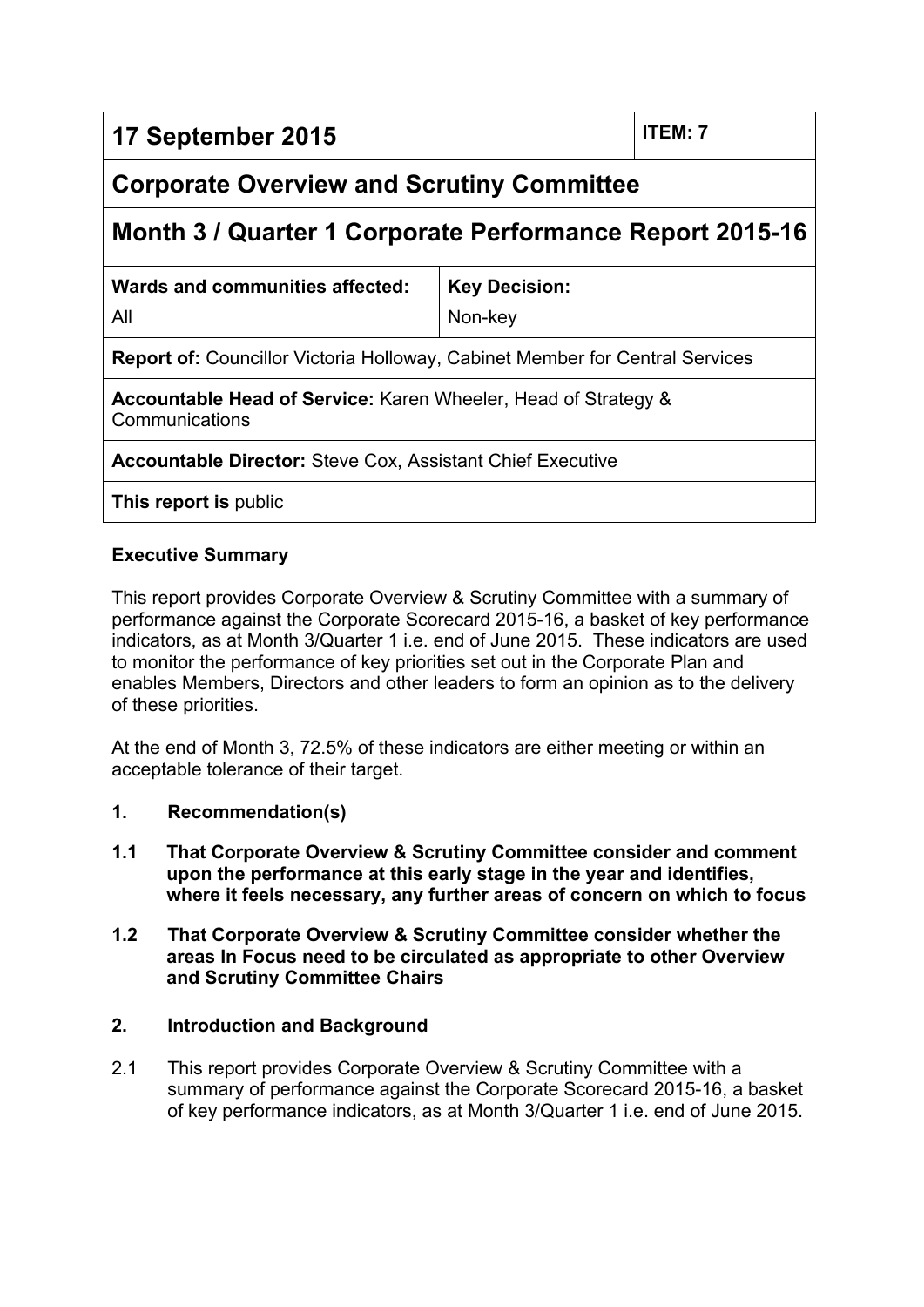- 2.2 These indicators are used to monitor the performance of key priorities set out in the Corporate Plan and enables Members, Directors and other leaders to form an opinion as to the delivery of these priorities.
- 2.3 This suite of indicators was refreshed for 2015-16 to ensure focus on key priorities and objectives is maintained and monitored.

#### **3. Issues, Options and Analysis of Options**

This report is a monitoring report for noting, therefore there is no options analysis.

#### **Performance Report Headlines**

The headline messages for this report are:

3.1 **Performance against target** - of the 40 indicators that are comparable, at the end of June 2015 *(NB KPIs = Key Performance Indicators)*

|                                  | End of June 2015 |
|----------------------------------|------------------|
| <b>GREEN</b> - Met their target  | 45%              |
| <b>AMBER</b> - Within tolerance  | 27.5%            |
| <b>RED</b> - Did not meet target | 27.5%            |

3.2 **Direction of Travel** (DOT) - of the 40 indicators that are comparable, at the end of June 2015 (based on the previous year's outturn or position the same time last year, depending on which is most appropriate for the indicator):

|   |                      | DOT at end of June 2015 |  |  |
|---|----------------------|-------------------------|--|--|
|   | <b>IMPROVED</b>      | 42.5%                   |  |  |
|   | $\rightarrow$ STATIC | <b>20%</b>              |  |  |
| w | <b>DECLINED</b>      | 37.5%                   |  |  |

72.5% of KPIs currently hitting or close to target is lower than is usual at this stage of the year. However, this needs to be considered against the backdrop of reduced resources, and in particular, how these constraints impact on the Council's finances and demands for services. Individual commentary for all those indicators which are below target is included in this report.

# **KPIs 'IN FOCUS'**

3.3 As part of the council's performance management process, the Performance Board - a council wide group of performance leads – reviews the progress of the Corporate Scorecard on a monthly basis to provide assurance to the Directors' Board and members of delivery.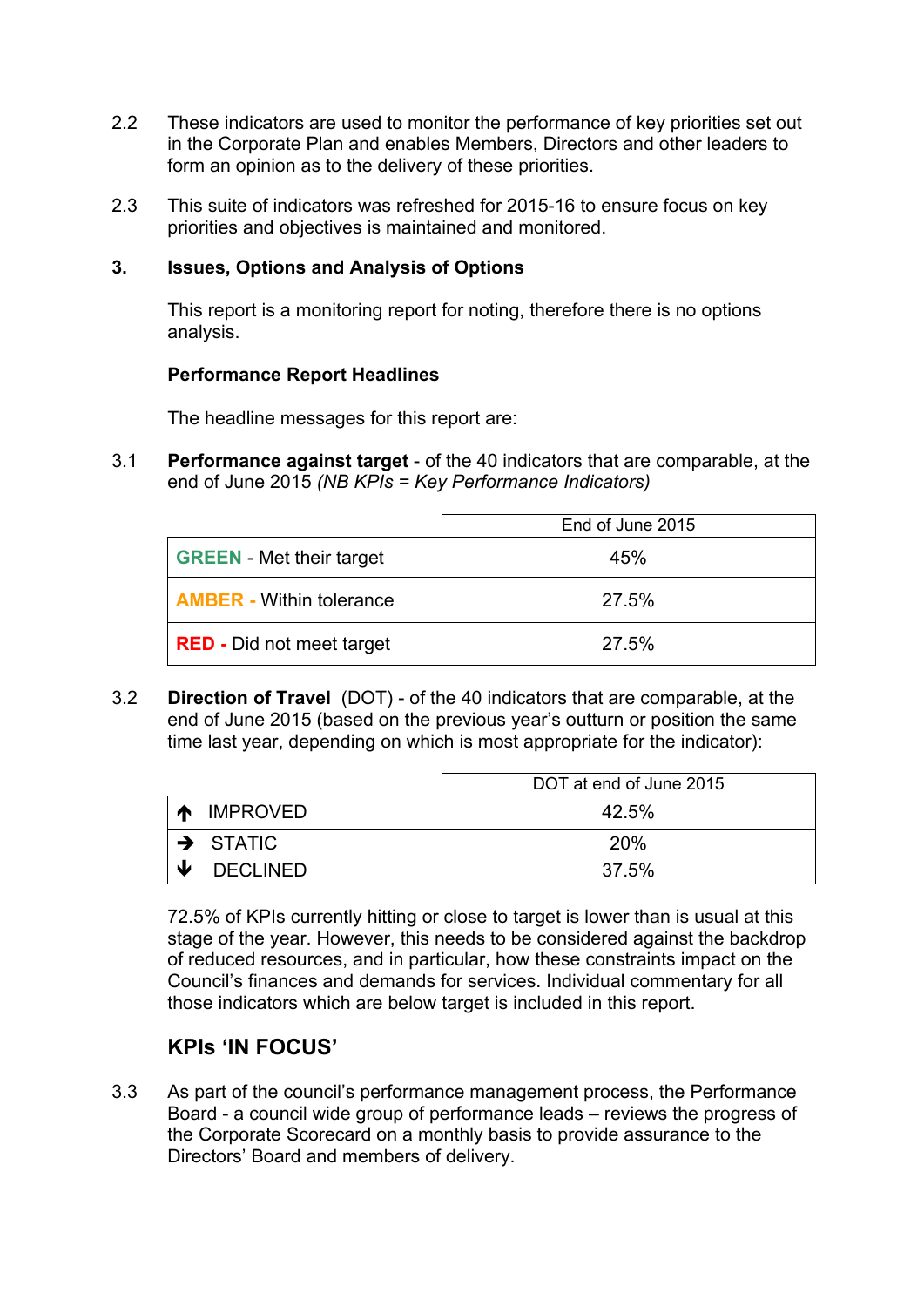Where the Performance Board identifies issues that it considers to be of concern or indeed merits the highlighting of good performance it recommends these to the Directors' Board and members for their consideration.

This quarter the Performance Board have put IN FOCUS any indicator which is currently showing to be below target (i.e. RED)

# **3.4 Good Primary Schools**

| l Definition       | % of primary schools judged "good" or better |                               |                        |
|--------------------|----------------------------------------------|-------------------------------|------------------------|
| <b>June Actual</b> |                                              | <b>YTD Target (June 2015)</b> | <b>Year End Target</b> |
| 714                |                                              | $80\%$ *                      | 80%                    |

*\*NB The target for this indicator is to be above national average. This figure is constantly changing and currently stands at 84.6%.*

Primary schools have been improving significantly across the borough over the last four years and this dip in the number of good and outstanding schools can be partially explained as a result of school closures and the transfer of status from maintained to academy status.

- Arthur Bugler converted from separate Infant and Junior schools, previously both rated as good by Ofsted, effectively losing a school rated as good.
- In addition, Quarry Hill Academy and Stanford le-Hope Primary had not been inspected as academies and were both judged as requiring improvement. Previous results at Quarry Hill clearly required improvement and the inspection unfortunately came too soon to take account of the significant improvement made this summer.
- Benyon Primary School had also not been inspected since converting to academy status – however, they were judged to be good.
- Bonnygate Primary school which was previously good was judged as requiring improvement in this quarter. The school had struggled to recruit and retain teaching staff and the headteacher was on maternity leave for the full academic year.

*[Commentary agreed by Carmel Littleton]*

#### **3.5 Free 2 year old childcare places**

| Definition         | Number of free places accessed for two year olds for early<br>years education in the borough |     |     |
|--------------------|----------------------------------------------------------------------------------------------|-----|-----|
| <b>June Actual</b> | <b>YTD Target (June 2015)</b><br><b>Year End Target</b>                                      |     |     |
| 679.               |                                                                                              | 796 | 796 |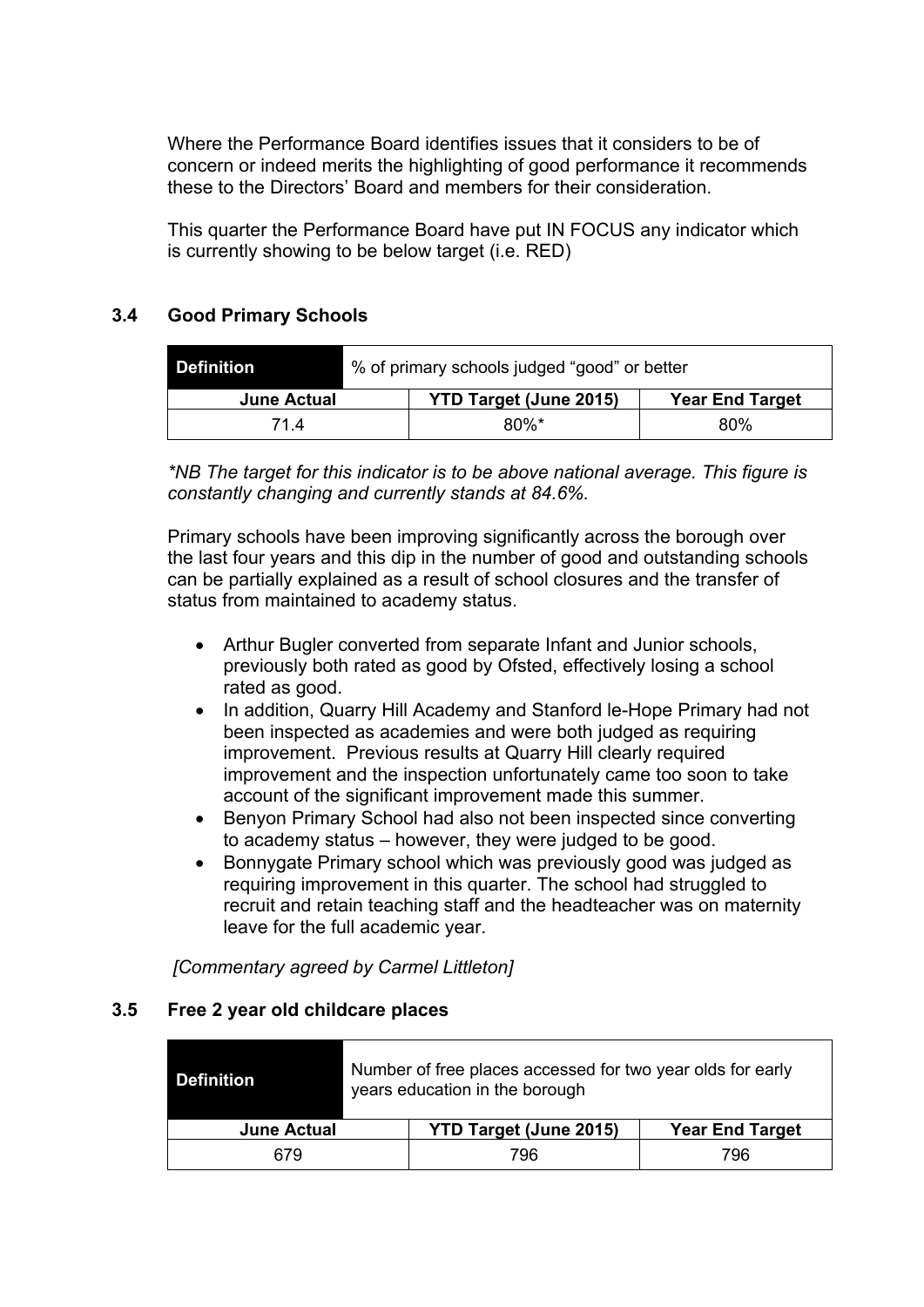The Department for Education (DfE) voluntary return in June 2015 gave the Thurrock take-up as 66% (671 children) based on Department of Work & Pensions (DWP) eligibility lists for November 2014 and March 2015.

The average take-up by our statistical neighbours was 60%, placing Thurrock 4<sup>th</sup> out of 11. Within the East of England region, the average take-up was 65%, which again placed Thurrock 4<sup>th</sup> out of 11. Nationally, the average take up was 63%, placing Thurrock  $70<sup>th</sup>$  out of 152.

*[Commentary agreed by Carmel Littleton]*

# **3.6 Planning applications**

|                    | <b>Definition</b> | a) % of Major planning applications processed in 13 weeks<br>b) % of Minor planning applications processed in 8 weeks |                          |                        |     |
|--------------------|-------------------|-----------------------------------------------------------------------------------------------------------------------|--------------------------|------------------------|-----|
| <b>June Actual</b> |                   | <b>June YTD</b>                                                                                                       | <b>YTD Target (June)</b> | <b>Year End Target</b> |     |
| a)                 | $100\%$           |                                                                                                                       | 71.4%                    | 75%                    | 75% |
| b)                 | 88.9%             |                                                                                                                       | 83.7%                    | 88%                    | 88% |



**Major Planning Applications**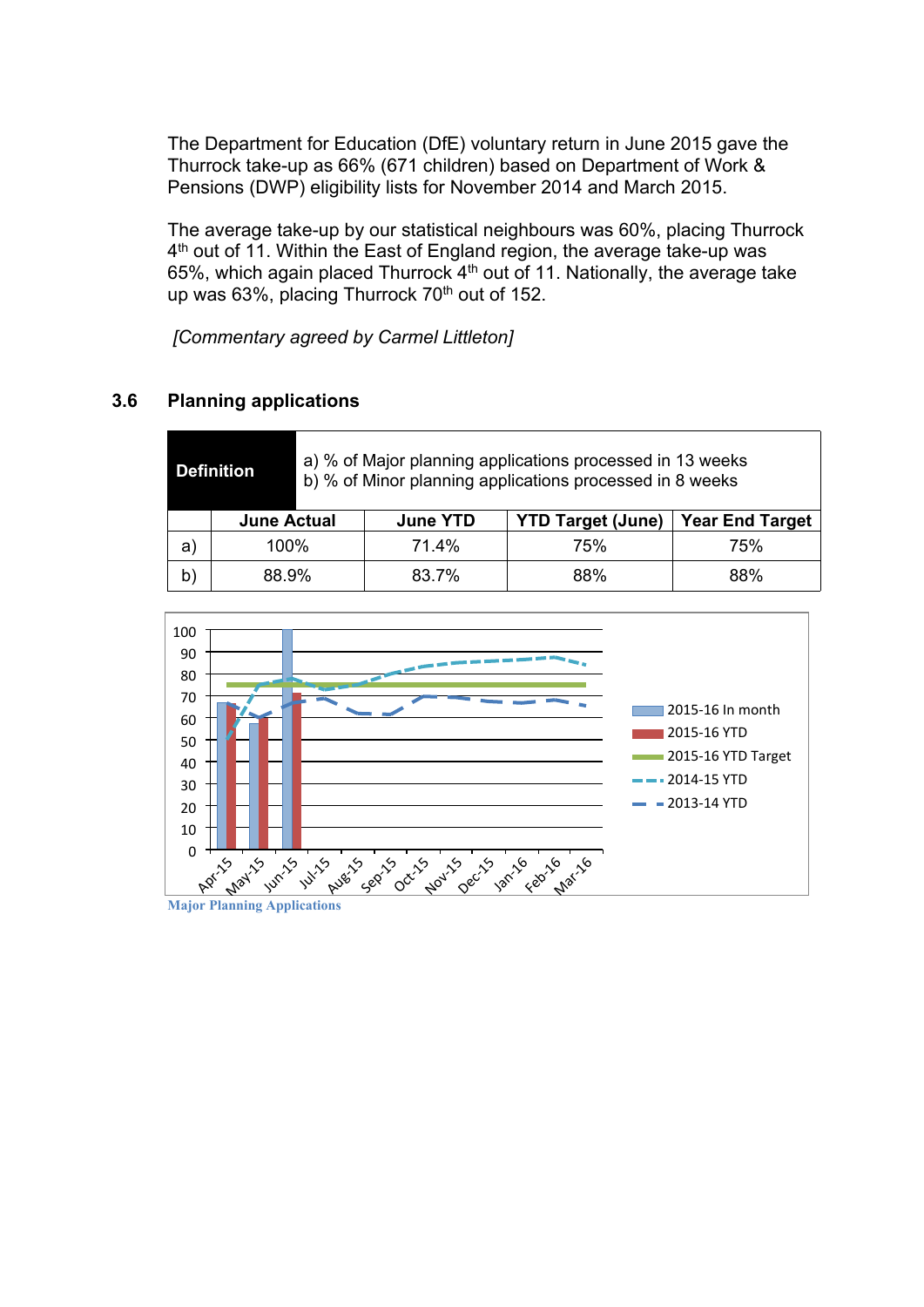

**Minor Planning Applications**

The bar for planning performance is set at the highest level. For 4 years, the council has been in the top 10% of authorities nationally and in the top 5% in 2014/15. This year's indicators are set at a level to maintain these exceptionally high standards.

Whilst current performance levels are presently below target, this is not unusual for the first quarter of the year when the base number of decisions is low and therefore variations have a statistically higher impact on the performance figures. In addition, recruitment issues have put additional strains on the team (the team is currently 25% down on capacity).

However, performance in two of the 3 areas (including "other applications") was above target for the month (100% in respect of majors).

The service monitors performance on a weekly basis and is satisfied that targets will be met by year end, provided that the recruitment issues are resolved swiftly.

*[Commentary agreed by Andy Millard]*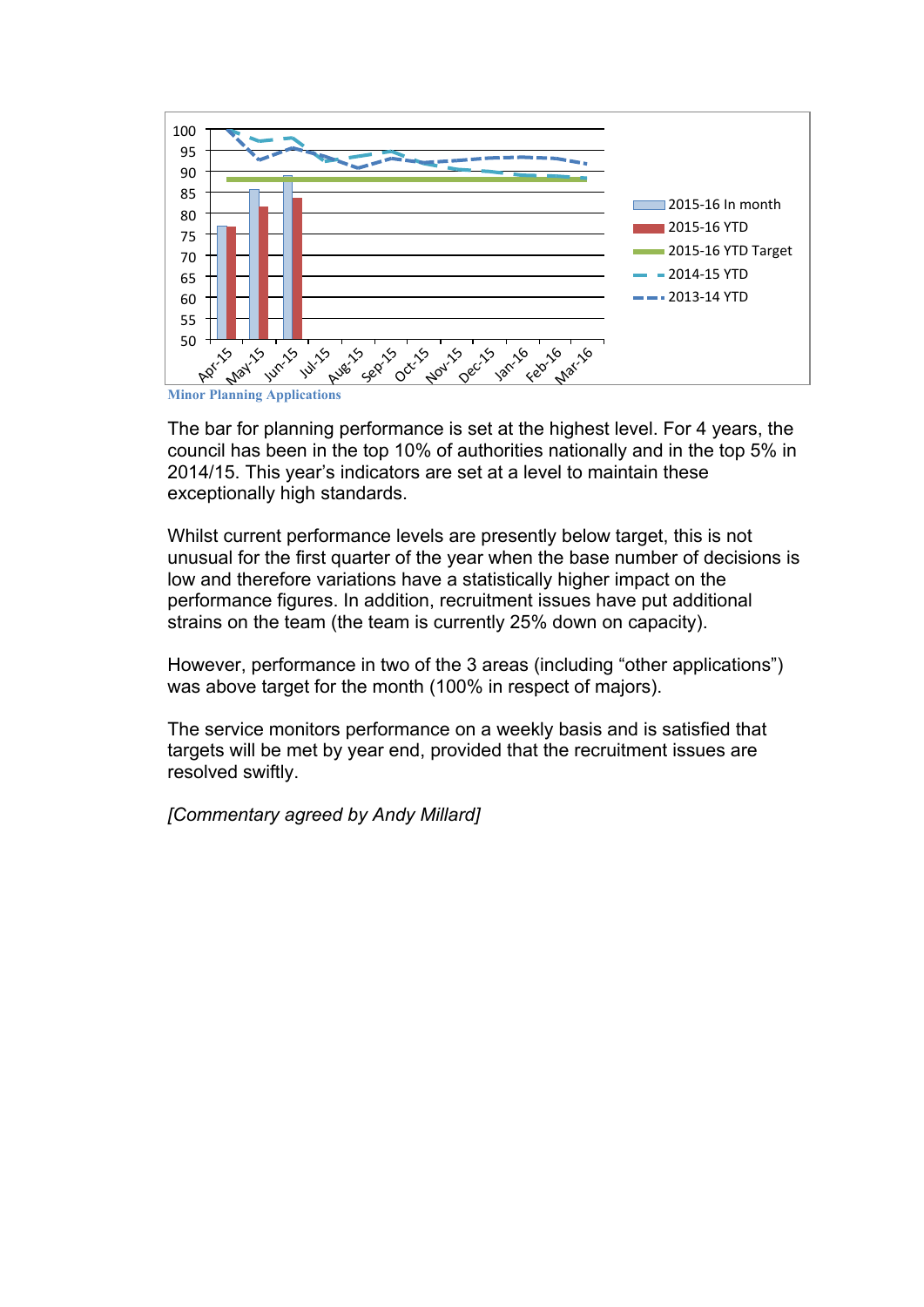# **3.7 Apprentices**

| <b>Definition</b>  | attainment at 19.<br>requested in contracts. | No of apprentices within the council. One of the key elements<br>for the apprenticeships scheme is that it both directly and<br>indirectly helps towards other priorities including NEETs and<br>Note: This includes all new apprentices since 1 <sup>st</sup> April 2015 that are<br>employed by Thurrock Council or Serco or apprentices specifically |                        |
|--------------------|----------------------------------------------|---------------------------------------------------------------------------------------------------------------------------------------------------------------------------------------------------------------------------------------------------------------------------------------------------------------------------------------------------------|------------------------|
| <b>June Actual</b> | <b>June YTD</b>                              | <b>YTD Target (June)</b>                                                                                                                                                                                                                                                                                                                                | <b>Year End Target</b> |
| 5                  |                                              | 16                                                                                                                                                                                                                                                                                                                                                      | 65                     |



A total of 9 apprentices have been recruited in the first three months of 2015/16. This is lower than the target for Q1 due to delays in references and DBS checks, reduced internal resources from teams that may want to recruit to the issue of contracts.

The Employment and Skills team is continuing to provide support to colleagues to enable the recruitment of apprentices. As a result, numbers will increase over the next few months. 31 further apprentice appointments are currently in progress.

*[Commentary agreed by Carmel Littleton]*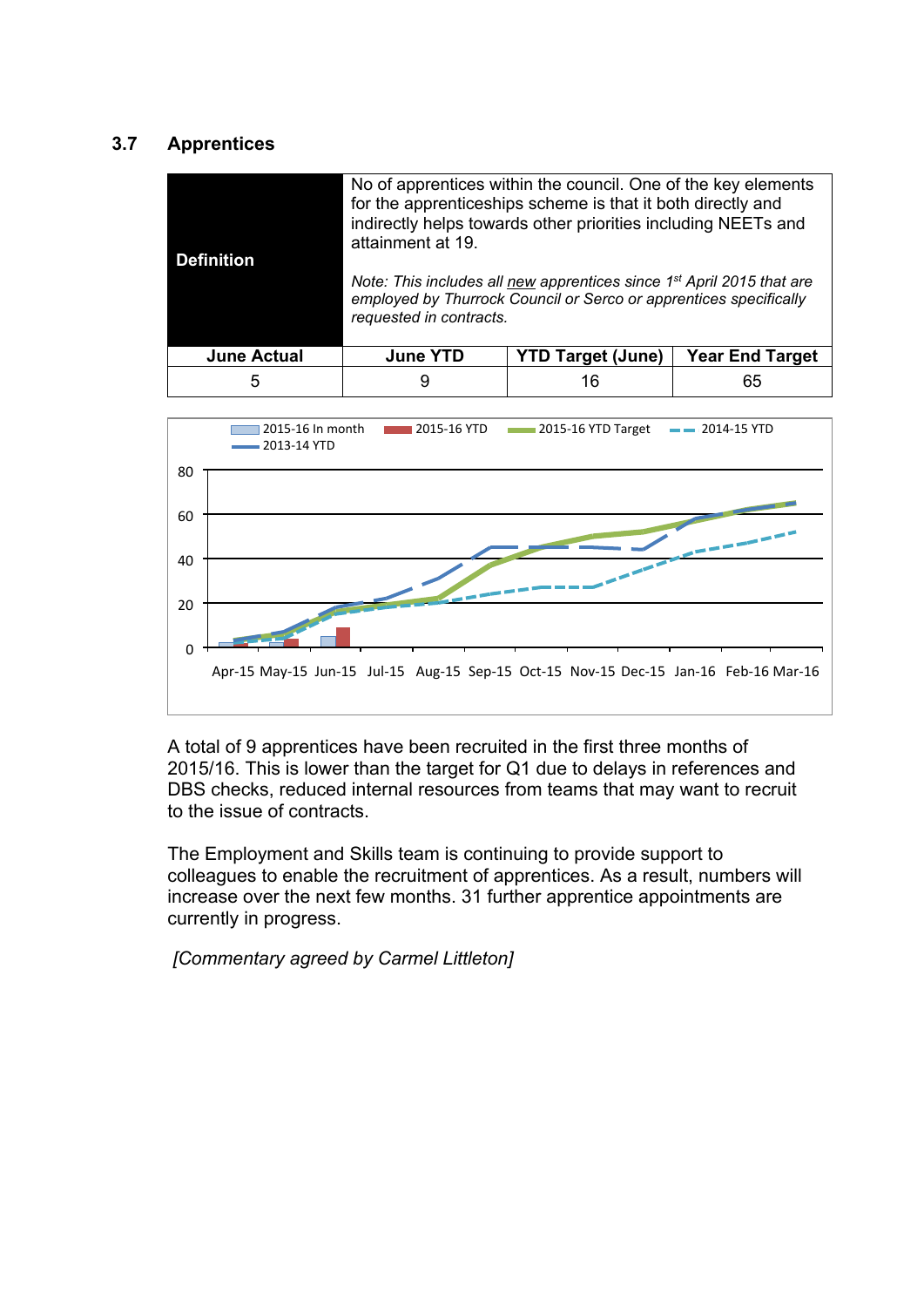#### **3.8 Self Directed Support**

| <b>Definition</b>  | This indicator measures the proportion of service users<br>eligible for support who receive self-directed support<br>through a personal budget or direct payment. |                               |                        |
|--------------------|-------------------------------------------------------------------------------------------------------------------------------------------------------------------|-------------------------------|------------------------|
| <b>June Actual</b> |                                                                                                                                                                   | <b>YTD Target (June 2015)</b> | <b>Year End Target</b> |
| 64%                |                                                                                                                                                                   | 75%                           | 75%                    |



Quarter 1 data for 2015/16 shows that Thurrock falls below both the provisional year-end target of 75% and the national average for 2014/15 of 83% (provisional national data). While we expect this performance to increase as one-off direct payments increase in the year, the service is reviewing the indicator and its strategy for personal budgets both in the context of this and also in terms of the Care Act 2014.

Options for further increasing the take up of direct payments will be considered alongside future review of the commissioning of homecare provision. Target areas include transport and adults with learning disabilities.

This performance should however be viewed alongside a second part of the indicator - Thurrock continues to be one of the best performers nationally on a sub-part of this indicator which is direct payments. 1 in 3 (32%) service users with self directed support gain their support through an actual direct payment, which compares to the national average of 27%.

*[Commentary agreed by Roger Harris]*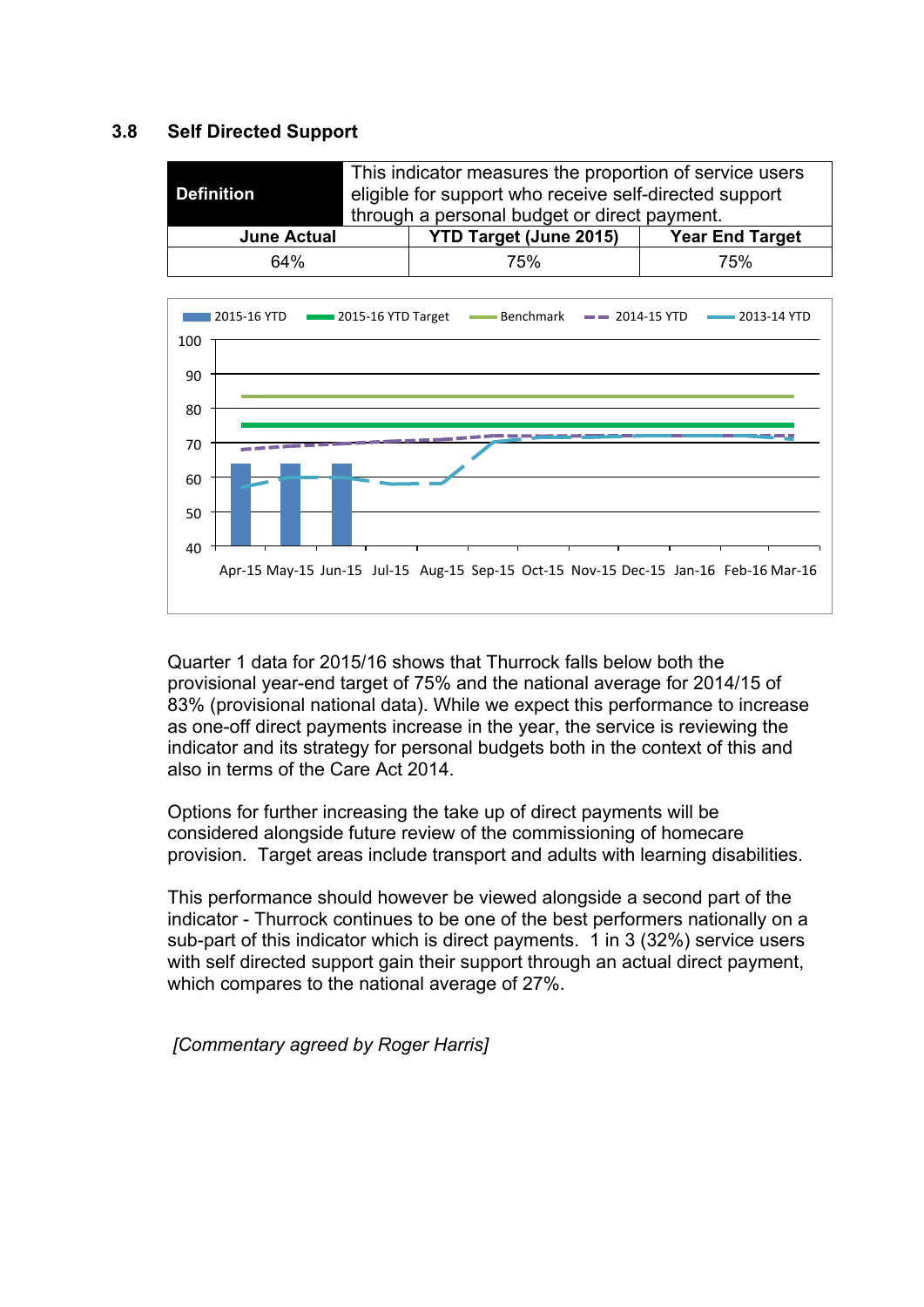#### **3.10 Older People still at home following discharge**

| <b>Definition</b>  | This indicator measures the proportion of people who<br>were discharged from hospital in a three month period<br>with the intention of re-ablement /rehabilitation who<br>remain independent after a 91 day period. |                               |                        |
|--------------------|---------------------------------------------------------------------------------------------------------------------------------------------------------------------------------------------------------------------|-------------------------------|------------------------|
| <b>June Actual</b> |                                                                                                                                                                                                                     | <b>YTD Target (June 2015)</b> | <b>Year End Target</b> |
|                    |                                                                                                                                                                                                                     | 91                            | 91                     |



The indicator is a proxy measure of the effectiveness of hospital discharge planning and the effectiveness of rehabilitation and re-ablement services in keeping people independent and out of hospital or residential care.

Managing demand and reducing the need for more costly care such as residential placement is a key part of the service's focus on early intervention and prevention support. The Quarter 1 position of 77% is provisional and subject to change once data quality checks are complete. Performance appears to have dipped below the expected level and that of the previous year. The reasons for this will be further investigated through the service performance group.

*[Commentary agreed by Roger Harris]*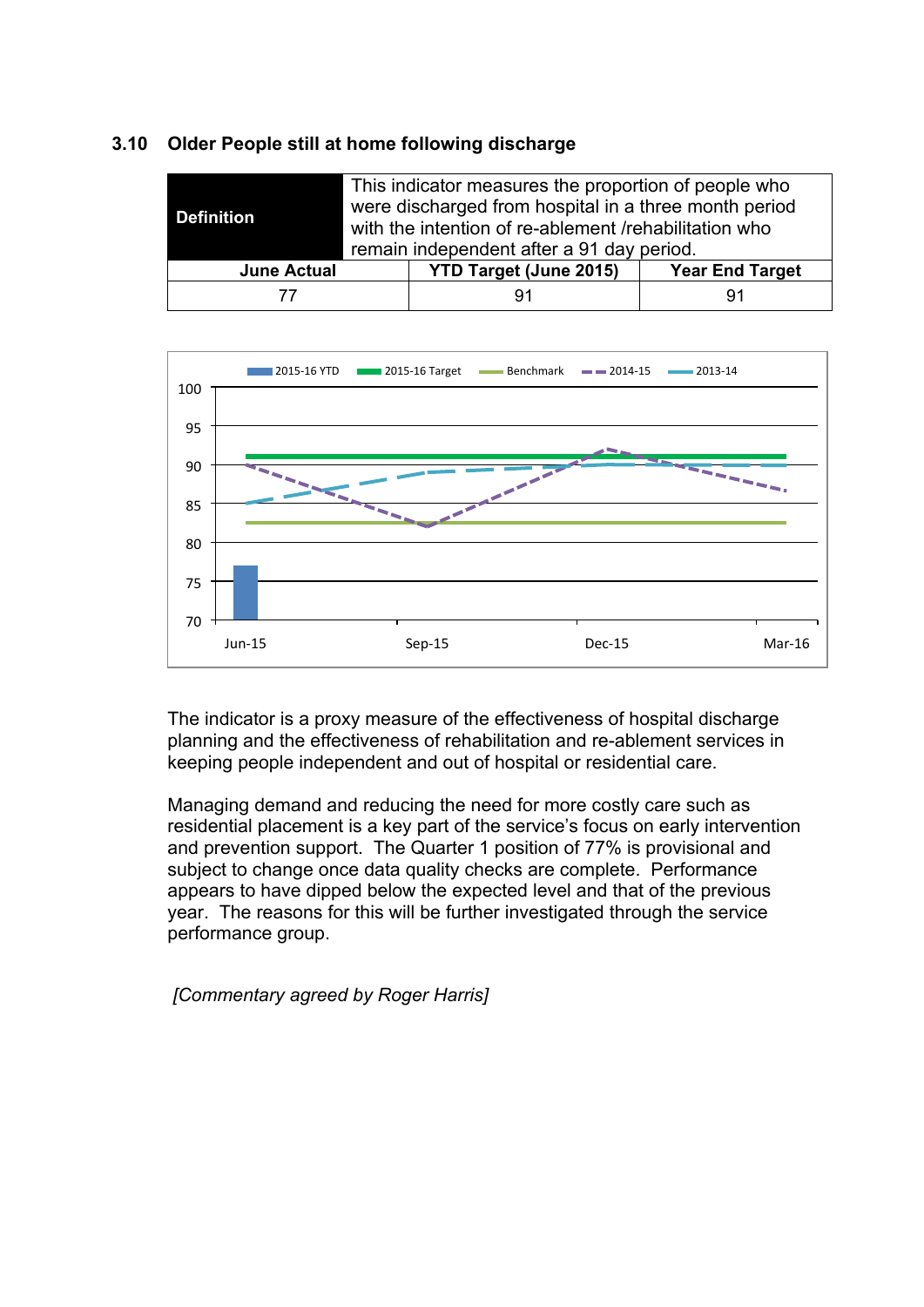#### **3.11 Recycling**

| <b>Definition</b>  | The indicator measures percentage of household waste<br>arisings, which have been sent by the Authority for reuse,<br>recycling, composting or anaerobic digestion. This is a key<br>measure of local authorities' progress in moving management<br>of household waste up the hierarchy, consistent with the<br>Government's national strategy for waste management. |                          |                        |
|--------------------|----------------------------------------------------------------------------------------------------------------------------------------------------------------------------------------------------------------------------------------------------------------------------------------------------------------------------------------------------------------------|--------------------------|------------------------|
| <b>June Actual</b> | <b>June YTD</b>                                                                                                                                                                                                                                                                                                                                                      | <b>YTD Target (June)</b> | <b>Year End Target</b> |
| 45.36              | 44 4                                                                                                                                                                                                                                                                                                                                                                 | 49.38                    | 45                     |



Recycling performance is currently running below targeted levels. Factors that are contributing to this are lack of engagement by residents in the recycling programme and also the levels of contamination of the dry recycling that has lead to a number of collection loads being rejected by the recycling disposal plant and diverted to landfill.

At the end of the last financial year, based on the intelligence gathered by a through waste audit, a communication strategy was commissioned to enable the Environment teams to encourage residents to engage in recycling glass, paper, card, plastics and tins. Before that programme is initiated the service has had to focus on ensuring that our recycling from the blue bins is not contaminated by general waste. The contamination programme is well underway with over 766 focused contacts with residents providing additional information about recycling in a two week period in July. The programme is having an impact with the number of reports of contamination of blue bins falling sharply over a three week period.

The positive impact from the various communication campaigns and strategies is anticipated to take effect in the second half of the year. These efforts may not be sufficient for this indicator to reach the target of 45% this year. However, it will lay a solid base for performance in future years.

*[Commentary agreed by Mike Heath]*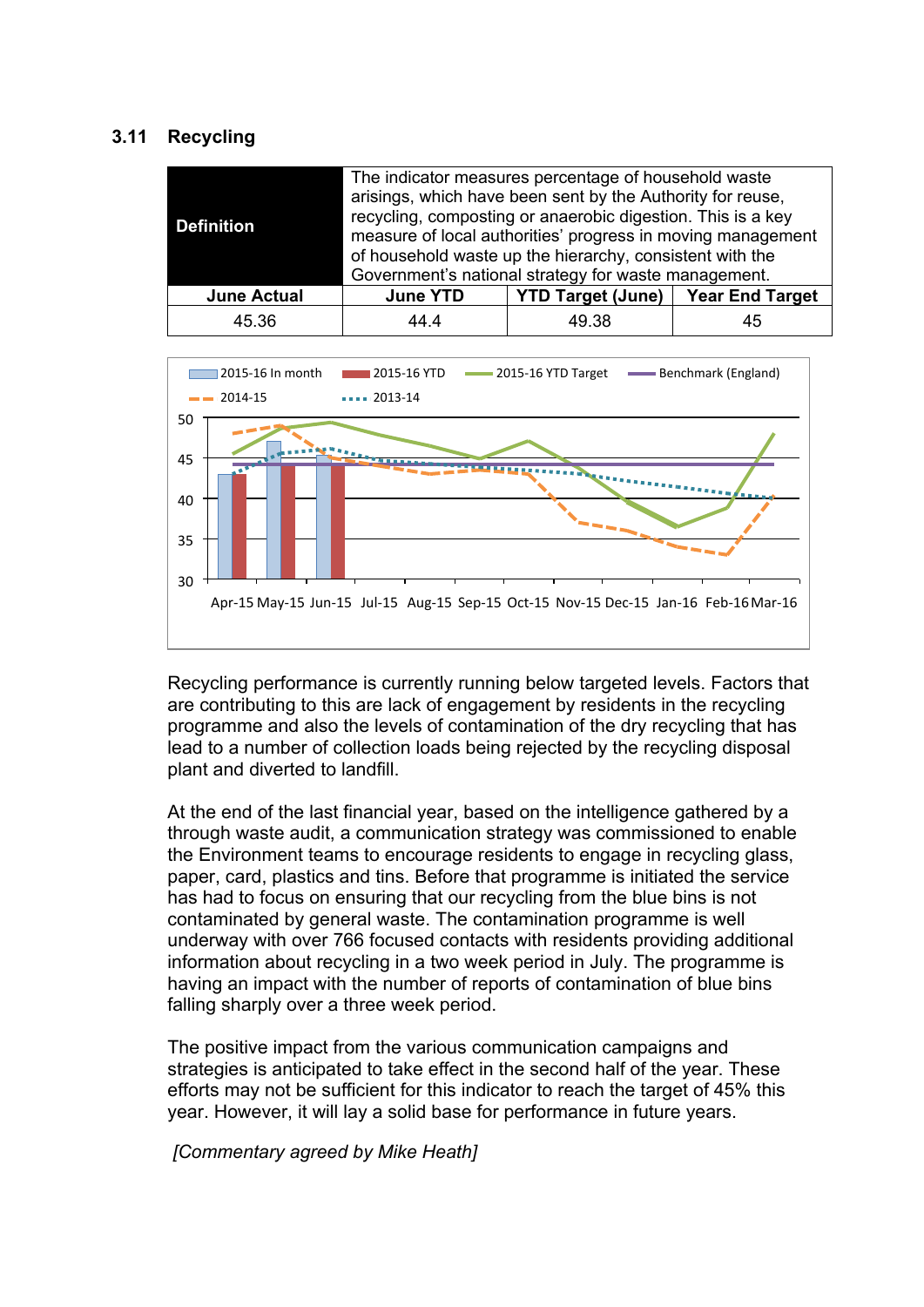# **3.12 Landfill**

| Definition         | This PI measures the percentage of municipal waste sent to landfill. The<br>definition of municipal waste is as for the Landfill Allowance Trading<br>scheme. "Sent to landfill" includes both collected residual waste sent<br>directly to landfill, waste collected for recycling but subsequently rejected to<br>landfill and residual waste sent to landfill after an intermediate treatment. |                          |                        |  |
|--------------------|---------------------------------------------------------------------------------------------------------------------------------------------------------------------------------------------------------------------------------------------------------------------------------------------------------------------------------------------------------------------------------------------------|--------------------------|------------------------|--|
| <b>June Actual</b> | <b>June YTD</b>                                                                                                                                                                                                                                                                                                                                                                                   | <b>YTD Target (June)</b> | <b>Year End Target</b> |  |
| 37%                | 30.6%                                                                                                                                                                                                                                                                                                                                                                                             | 19%                      | 19%                    |  |



A new contract for the disposal of residual waste commences is September 2015. This ensures that all household residual waste collected in Thurrock will be diverted from landfill and processed to harvest energy from waste. Until the new contract is initiated, the diversion from landfill has been variable. This is partially due to capacity and maintenance at the current disposal site. This indicator will achieve the year-end target.

*[Commentary agreed by Mike Heath]*

# **3.13 NNDR (Business Rates) Collection**

| <b>Definition</b>                                   | This PI measures the percentage of National Non-Domestic Rates<br>(NNDR) sometimes referred to as "business rates" which have been<br>collected by the Council. This indicator is a vital funding stream,<br>particularly with recent national changes to business rates retention. |                        |       |
|-----------------------------------------------------|-------------------------------------------------------------------------------------------------------------------------------------------------------------------------------------------------------------------------------------------------------------------------------------|------------------------|-------|
| <b>YTD Target (June 2015)</b><br><b>June Actual</b> |                                                                                                                                                                                                                                                                                     | <b>Year End Target</b> |       |
|                                                     | 29.76%                                                                                                                                                                                                                                                                              | 31.16%                 | 99.3% |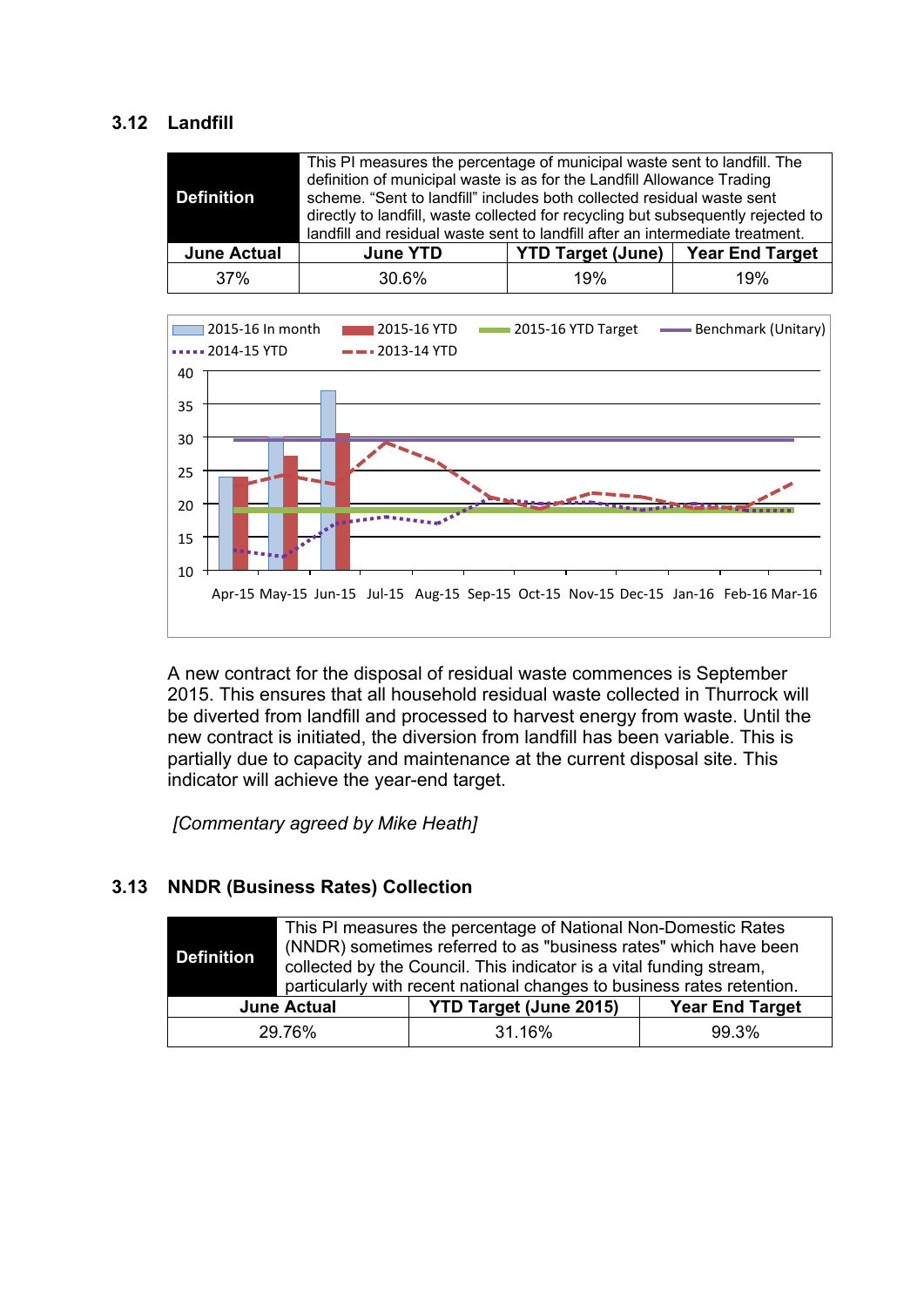

Although slightly below target, this could be as a result of more businesses moving to 12 monthly instalments and the service is confident that the target is still achievable by the end of the year.

*[Commentary agreed by Sean Clark]*

# **3.14 Complaints turnaround**

| Definition         | This PI measures the percentage of complaints resolved<br>within timescale for the Council as a whole. This PI is a key<br>barometer for customer service. Receiving complaints is a<br>healthy part of providing good services, provided that the<br>Council learns from these complaints. |                          |                        |  |  |  |  |
|--------------------|---------------------------------------------------------------------------------------------------------------------------------------------------------------------------------------------------------------------------------------------------------------------------------------------|--------------------------|------------------------|--|--|--|--|
| <b>June Actual</b> | <b>June YTD</b>                                                                                                                                                                                                                                                                             | <b>YTD Target (June)</b> | <b>Year End Target</b> |  |  |  |  |
| 96%                | 96.5%                                                                                                                                                                                                                                                                                       | 98%                      | 98%                    |  |  |  |  |



A high volume of complaints have escalated to Stage 3 this quarter and this has resulted in significantly increased demand on the corporate team. It is fully anticipated that this normally high achieving KPI will return to normal once these complaints have been resolved. It will continue to be monitored closely in the meantime.

*[Commentary agreed by Lee Henley]*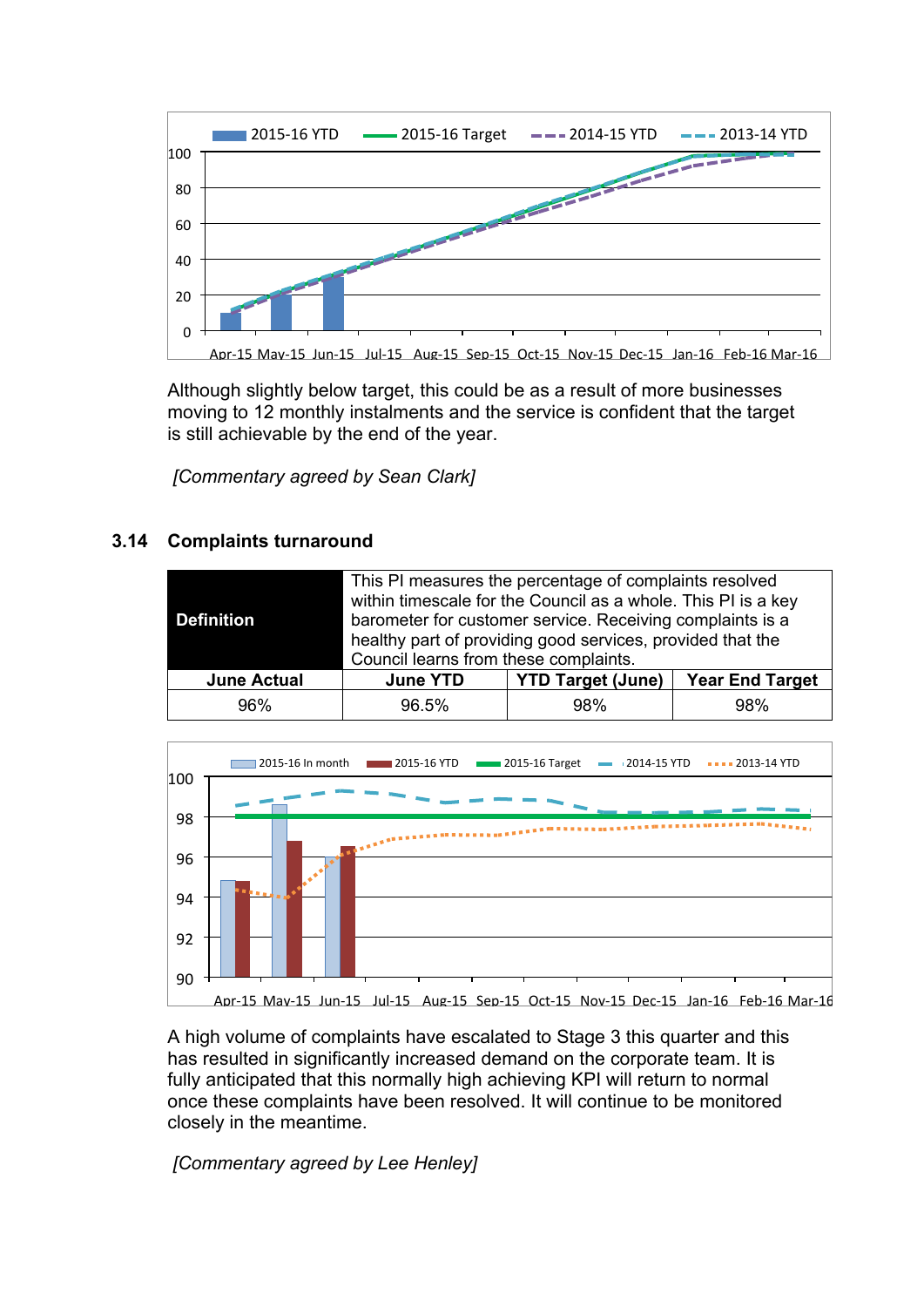## 3.15 **The full summary of performance is set out below:**

| <b>Corporate Priority</b>                                        | No. of<br><b>PIs</b><br>(not inc.<br>Annual<br>KPIs) | <b>Performance against Target</b>                     |                                   |                                                        | <b>Direction of Travel</b>                                   |                                                       |                                                 |                                            |                                                   |
|------------------------------------------------------------------|------------------------------------------------------|-------------------------------------------------------|-----------------------------------|--------------------------------------------------------|--------------------------------------------------------------|-------------------------------------------------------|-------------------------------------------------|--------------------------------------------|---------------------------------------------------|
|                                                                  |                                                      | No. of KPIs<br>unavailable for<br>comparison<br>(n/a) | No. of<br><b>KPIs at</b><br>Green | No. of<br><b>KPIs at</b><br>Amber<br>$\Leftrightarrow$ | No. of<br><b>KPIs</b><br>at Red<br>$\boldsymbol{\mathsf{x}}$ | No. of KPIs<br>unavailable for<br>comparison<br>(n/a) | No.<br><b>Improved</b><br>since<br>2013-14<br>T | No.<br>Unchanged<br>since<br>2013-14<br>Ξ, | No.<br><b>Decreased</b><br>since<br>2013-14<br>NZ |
| Create a great place for<br>learning and opportunity             | 15                                                   | 3                                                     | $\overline{4}$                    | $6\phantom{1}$                                         | $\overline{2}$                                               | $\mathbf{1}$                                          | 8                                               | $\overline{4}$                             | $\overline{2}$                                    |
| Encourage and promote job<br>creation and economic<br>prosperity | 6                                                    | $\overline{2}$                                        | $\mathbf 0$                       | $\mathbf{1}$                                           | 3                                                            | $\overline{2}$                                        | 1                                               | $\overline{0}$                             | 3                                                 |
| Build pride, responsibility<br>and respect                       | 5                                                    | $\overline{2}$                                        | 2                                 | $\overline{1}$                                         | $\overline{0}$                                               | $\overline{2}$                                        | $\overline{0}$                                  | $\overline{2}$                             | $\overline{1}$                                    |
| Improve health and well-<br>being                                | 10                                                   | $6\phantom{1}$                                        | 2                                 | $\overline{0}$                                         | $\overline{2}$                                               | $6\phantom{1}$                                        | 1                                               | $\overline{0}$                             | 3                                                 |
| Promote and protect our<br>clean and green<br>environment        | 8                                                    | 3                                                     | 2                                 | $\mathbf{1}$                                           | $\overline{2}$                                               | $\overline{4}$                                        | 1                                               | $\overline{0}$                             | 3                                                 |
| Well run organisation                                            | 13                                                   | 1                                                     | 8                                 | $\overline{2}$                                         | $\overline{2}$                                               | $\overline{2}$                                        | $6\phantom{1}$                                  | $\overline{2}$                             | 3                                                 |
| <b>TOTAL</b>                                                     | 57                                                   | 17                                                    | 18                                | 11                                                     | 11                                                           | 17                                                    | 17                                              | 8                                          | 15                                                |
|                                                                  |                                                      | <b>Pls available</b><br>$= 40$                        | 45%                               | 27.5%                                                  | 27.5%                                                        | <b>PIs available</b><br>$= 40$                        | 42.5%                                           | 20%                                        | 37.5%                                             |

\*Please note it is possible to have a different number of indicators comparable against "Direction of Travel" than "Against Target" because for some indicators we only have one year's worth of data and therefore cannot compare Direction of Travel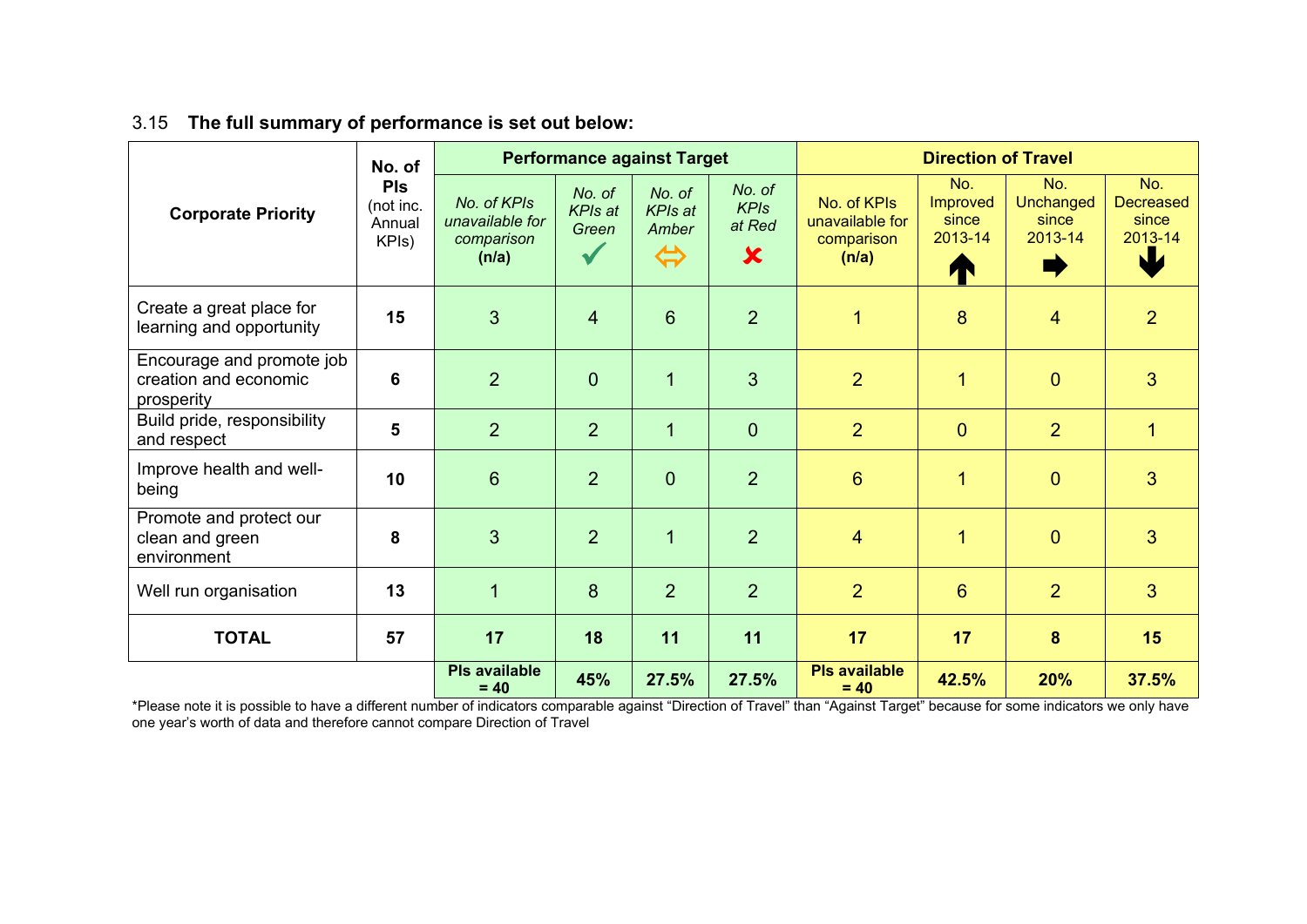## **4. Reasons for Recommendation**

4.1 This monitoring report is to enable Members, Directors and other leaders to form an opinion as to the progress towards delivery of the corporate priorities, with a further recommendation to circulate any specific areas to relevant Overview and Scrutiny for further consideration.

# **5. Consultation (including Overview and Scrutiny, if applicable)**

5.1 This monitoring report is considered on a quarterly basis by Corporate Overview and Scrutiny Committee and where there are specific issues relevant to other committees these are further circulated as appropriate.

#### **6. Impact on corporate policies, priorities, performance and community impact**

6.1 This monitoring report will help decision makers and other interested parties, form a view of the success of the Council's actions in meeting its political and community priority ambitions.

## **7. Implications**

#### 7.1 **Financial**

Implications verified by: **Michael Jones**

# **Group Accountant, Corporate Finance**

This is a monitoring report and there are no direct financial implications arising. Within the corporate scorecard there are some specific financial performance indicators, for which commentary is given within the report. With regard to other service performance areas, any recovery planning commissioned by the Council may well entail future financial implications, which will be considered as appropriate.

#### 7.2 **Legal**

Implications verified by: **David Lawson**

**Deputy Head of Legal and Deputy Monitoring Officer**

This is a monitoring report and there are no direct legal implications arising.